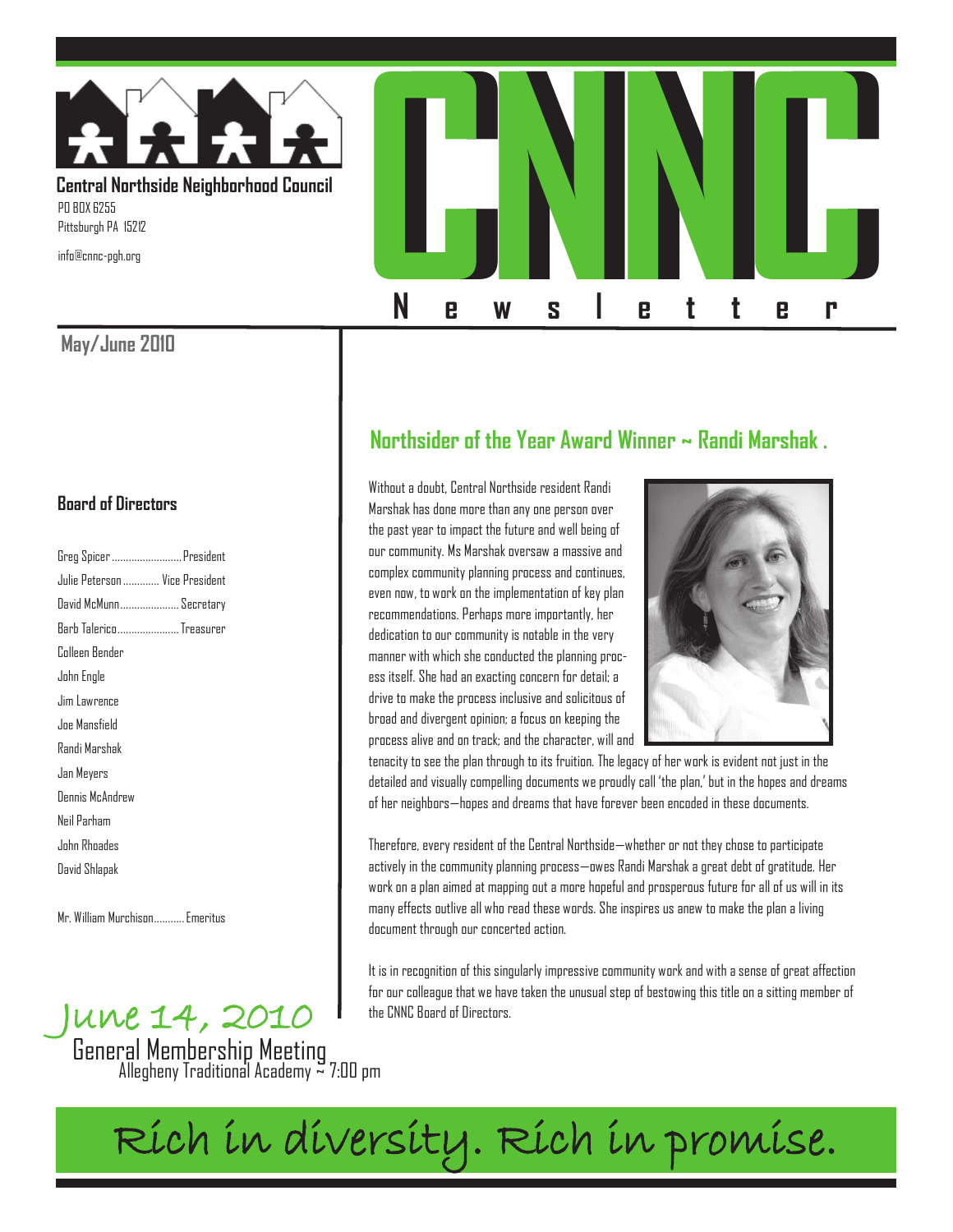

### **Development Review by Kirk Burkley .**

This is my last committee report as a member of the CNNC board. I can tell you without question that the past two years have been one of the most turbulent, but rewarding periods of my life. Similarly, I think it is safe to say that the past two years have been a time of phenomenal transition in the Northside. Two years ago a bunch of us set out to make a difference : and we did. However, make no mistake, none of what you see and feel all around the Northside could have been accomplished without the support of many of you. Looking back on the past two years; we jump started construction and Federal Hill; we brought Zipcars to the neighborhood; we solidified our relationship with the Northside Leadership Conference [NSLC,] which led to a unified Northside application to Pittsburgh Partnership for Neighborhood Development [PPND] for a corridor grant and securing that grant led to the funding of the Garden Theater block initiative with the NSLC. In the meantime, we worked with and supported the URA and Bill Barron to bring Crazy Mocha to the corner of Federal and North. Everywhere I turn, people are excited about our future. We are now talking about the redevelopment of Brighton Road and the seeds of planning have already been planted toward that effort. I often reflect to my friends that after just two years most people feel so comfortable with how things are going on Federal North that they are now concerned with Brighton Road and the redevelopment of California-Kirkbride. We recently sent out an RFP on the development of our vacant lots and structures. We have three responses thus far that propose to redevelop every single one of those lots within 18 months from the start of construction. By June 14th we will have responses to our RFP on the Garden Theater block. Redevelopment is happening before our eyes. No doubt, it has not always been smooth sailing. Change is difficult. It requires a break from the past and a commitment to move in a different direction. However, like any organization, change is necessary. Every organization must remain dynamic and trying new ideas and initiatives is the only way to keep the pizzazz. Make no mistake though, change does not mean that the work of others in the past was ill-fated, wrong or to be discounted in any way. We owe an an enormous amount of graditude to those who came before us and laid the ground work for what we are accomplishing today. Along those lines, many of the things we started in the past couple of years will not come to fruition for years to come. That is the way of the world and it will be necessary for determined women and men to step up to the plate in years to come and ensure that the Northside continues to move forward and becomes a place where persons of all walks of life can feel safe and comfortable living, working, playing and raising a family. There is still much to be done but I couldn't feel better about the direction of the CNNC board and leadership as it moves into the next phase of its ever changing existence. Two years ago we were faced with multiple paths and we chose the one most difficult and ambitious to travel, but it certainly has made all the difference. Every time you see buildings going up or being redeveloped remember that it is the manifestation of years of hard work and fortitude of many, many people. It is because of this achievement that I am proud to announce every time I am asked that I am a 'Northsider.'



# **Garden Block RFP Released**

A request for proposals [RFP] for the redevelopment of parcels on the Garden Theater Block has been released. The RFP for developers is available on CNNC's website and is due on June 21, 2010. Interested developers may submit a proposal for the entire block or for individual parcels.

'I'm optimistic that we'll have a developer or developers identified by the end of the Summer', noted Greg Spicer, President of the CNNC. Several developers, both local and national, have expressed interest. Redevelopment of the Garden Block is the next step of a larger revitalization effort that has seen major improvements to the Federal Street and North Avenue corridors including: Crazy Mocha, Federal Hill Housing, the Carnegie Library, and infrastructure improvements along Federal Street.

The redevelopment efforts for the Garden Theater Block are being led by Northside Tomorrow [NST] which is a joint venture between CNNC and the Northside Leadership Conference [NSLC.] The Urban Redevelopment Authority [URA] owns the properties and is a partner in the effort.

[continues on Page 4]

**!If people are not going to talk about your product, then it-s not good**  enough."

**Jeffrey Kalmikoff**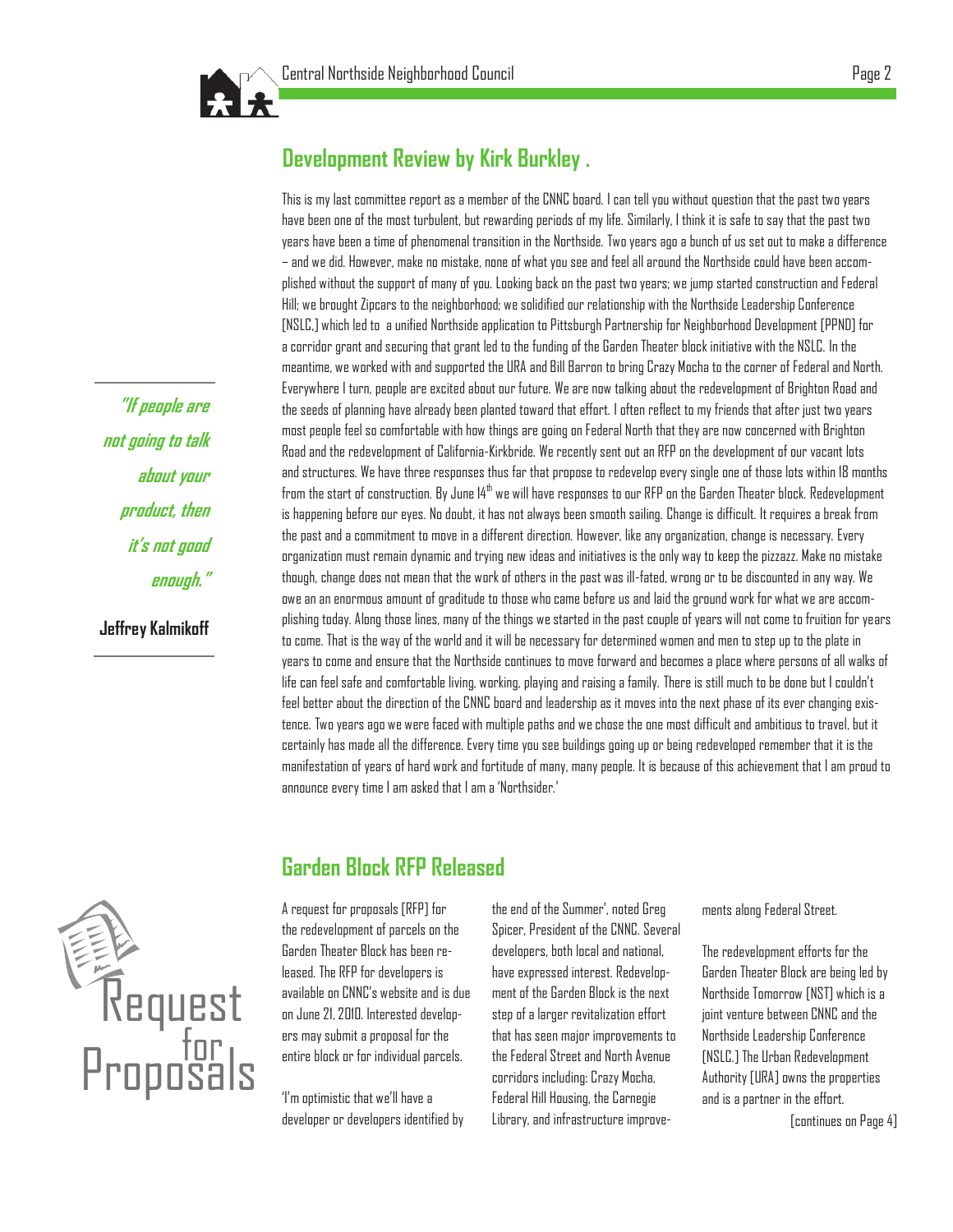

# **Mayor Announces 2010 Summer Youth Employment Program**

Mayor Luke Ravenstahl announced today that the City will be accepting applications for the Mayor's 2010 Pittsburgh Summer Youth Employment Program [PSYEP] beginning Wednesday, May 12 through May 25.

4This federally and locally funded summer employment program has the potential to employ more than 555 young people, who will gain valuable work experience, earn wages and contribute to Pittsburgh's economic growth.7 Ravenstahl said. 4Most importantly, our young people will be connected with positive activities like conservation and environmental stewardship and have a better chance to be steered in the right direction for a bright future."

The PSYEP is open to City of Pittsburgh residents between the ages of 14 and 21. Participants will be assigned to outdoor work, including restoration and conservation of city parks, public property and vacant lots, and internships, including general office work in a variety of local businesses. Youths will be paid \$7.25/hour and may work up to 30 hours per week.

Employment begins July 6 and continues until August 13.

Applications are available by download at www.pittsburghpartnership.org or by visiting one of the application centers: YouthLINK [South] at 2600 East Carson Street [412.390.2441] or YouthLINK/Eastside Neighborhood Employment Center at 5321 Penn Avenue [412,452.1513.] Applications will also be available at several neighborhood and community organizations.

Selected applicants will be notified by phone or email by the week of June 21.

Applicants who seek more information about the 2010 Pittsburgh Summer Youth Employment Program may contact Jim Brenner, Youth Programs Supervisor for the Pittsburgh Partnership at 412. 552.7135, or jbrenner@pghcareerlink.org. The funding for the 2010 PSYEP is not yet finalized. Approximately \$500,000 has been allocated in CDBG funding



To see a full listing of applications accepted from May 12  $\sim$  25; cation centers visit website participants to begin work July 6

www.pittsburghpartnership.org

Applications must be submitted in person with the required eligibility documentation stated in the guidelines. Applicants who are less than 18 years must have applications signed by a parent or legal guardian.

Applicants are selected by a random lottery. Priority is given to youths living in Public Assistance or TANF eligible households. However, all youths are encouraged to apply.

and the City is awaiting confirmation from other funding sources. The Three Rivers Workforce Investment Board Executive Committee will approve the subcontractors who will manage the work sites on June 11, 2010.

Last year, the City placed 554 youths in conservation/fieldwork and internships with 129 workers and 17 subcontractors. The Mayor hopes to surpass this number in 2010.

# **41st Annual Mexican War Streets House and Garden Tour**

The 41st annual Mexican War Streets House & Garden Tour will be held on Sunday, September 19, 2010. We are actively seeking homeowners who are interested in joining the parade of homes that represent our unique and renowned historic neighborhood. Our house tour is the most established tour in the city of Pittsburgh, and is

the major fundraising event for the Mexican War Streets Society. Chairing the house tour are Laurie and David Charlton.

If you would like to put your house on tour this year, Laurie and David request that you send your information to Homeowner Liaison, Leslie Ward at

412.596.0181 or email jward51@yahoo.com. If you would like to volunteer for the tour, please contact Volunteer Coordinator, Cindy Nichols at 412.231.0927 or email lostlonelyandviciousbaby@yahoo.com.

**Hope to see you on tour!** 

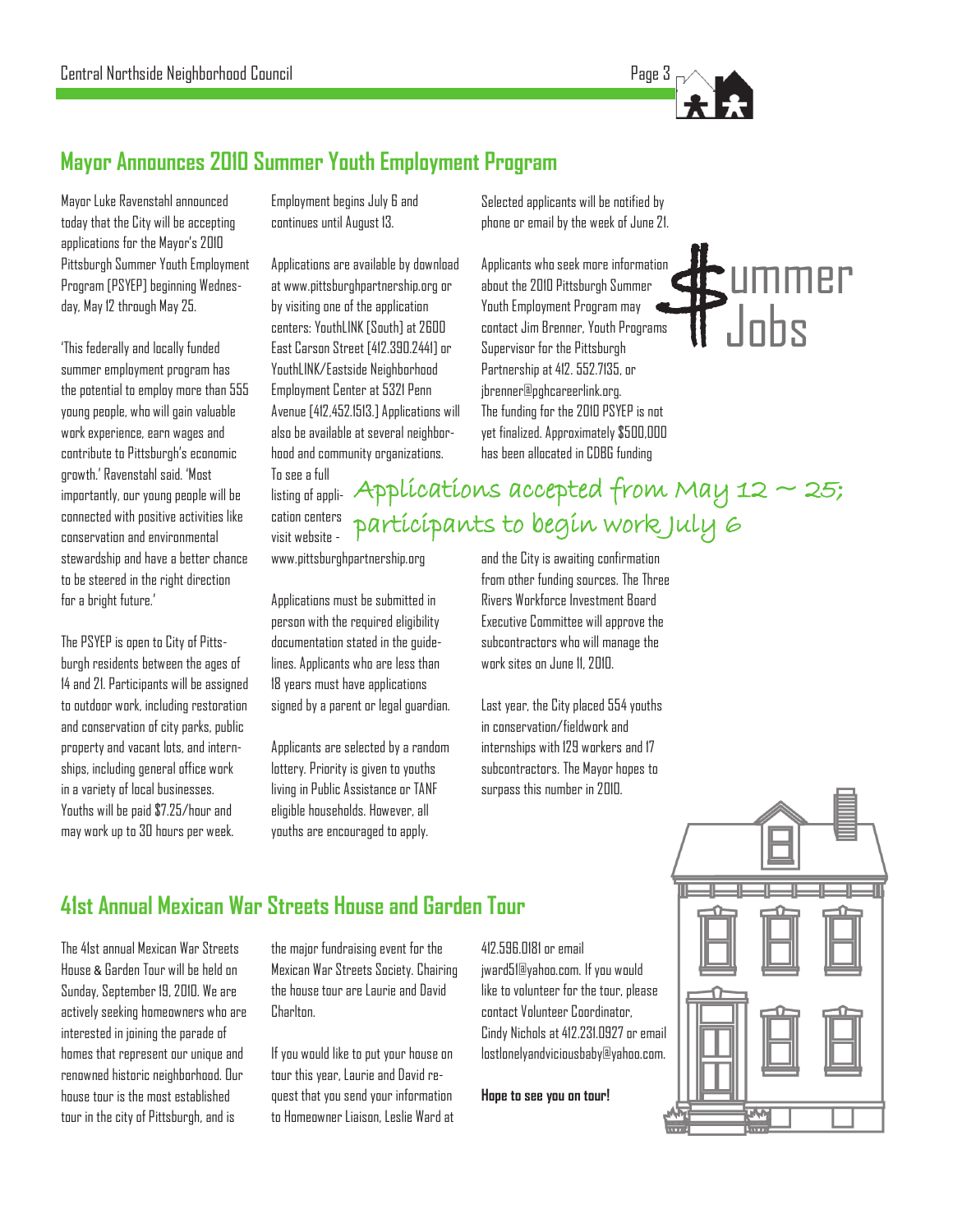

### **Blighted Buildings to be Demolished**

Two decrepit frame houses at 251 and 253 Alpine Avenue are now in process to be demolished. As some members are aware, 253 Alpine is actually owned by the CNNC and 251 Alpine is part of the property reserve [cityowned.] We have been trying to get these buildings taken down since last December when we had the police evict a squatter and re-boarded them up. We recently learned that the demolitions were being held up by the city real estate department, because these buildings are listed in the CNNC's redevelopment portfolio. These 'crossed wires' have been straightened out with

Ordinarily there is a sense of loss associated with the demolition of vintage houses in and around our neighborhood. The community plan calls for finding better alternatives to demolition, to save and reuse viable housing stock. The development committee is actively working to advance that policy. However, there are situations where condemned and blighted properties are clearly irretrievable and the best solution is to demolish the building[s] and start over. This is the situation with several properties that are currently in the CNNC property reserve. In addition to

The purpose of all these demolitions is to clear the way for redevelopment, a process that began in earnest with the housing RFP released by the Development Committee in March. Although we are tearing down a few terrible old shacks, there are 11 other viable vacant buildings in the property reserve which we plan to have renovated into attractive new homes. In addition to these rehab projects, we [will] have 35 vacant lots in various contiguous groups that are candidates for in-fill housing proposals. Hence, saying good riddance to 251 and 253 Alpine is the

By end of 2015, CNNC will transform all of our neighborhood's  $\frac{1}{\sqrt{2}}$  next phase of CNNC vacant lots and empty storefronts by filling them with thriving individuals, commerce and families of all kinds.

> the relevant city departments and the process to demolish these blighted buildings is now moving forward. It is too early to know what the schedule might be, but we are optimistic that these demos will occur this season.

251 and 253 Alpine, a pair of frame houses squeezed in behind Arch Street at 209 Carrington and 1527 Pryor Way will also be demolished, pursuant to our recent interactions with the city on this front.

beginning of the residential redevelopment, beyond Federal Hill phase one and phase two.

As Kirk Burkley mentioned in the Spring newsletter, the Development Committee will be seeking general membership review and discussion, once we have specific proposals in hand from developers.



### **Garden Block RFP Released**

Over the past year, NST has worked with a team of consultants to complete a Master Plan and Market Study for the Garden Theater Block. Public meetings were held to get community input for the Master Plan. All of these documents are available for download at the project website www.gardentheaterblock.com

The completion of the Master Plan and Market Study, as well as recent nearby development, will help make the Garden Block more attractive to developers. Some of the costly and time consuming predevelopment work has been completed. In addition, NST worked to have the boundary of the Mexican War Streets National Register Historic District expanded to include the properties in the Garden Theater Block. This will help make the structures eligible to use an important financing resource known as Historic Tax Credits. These tax credits may be combined with a \$4M allocation of

[continued from Page 3]

New Markets Tax Credits recently awarded to the Northside Community Development Fund.

The significant accomplishments of the past year place this project in position to move forward. Please watch for updates and meetings over the Summer as the process of selecting a developer or developers unfolds.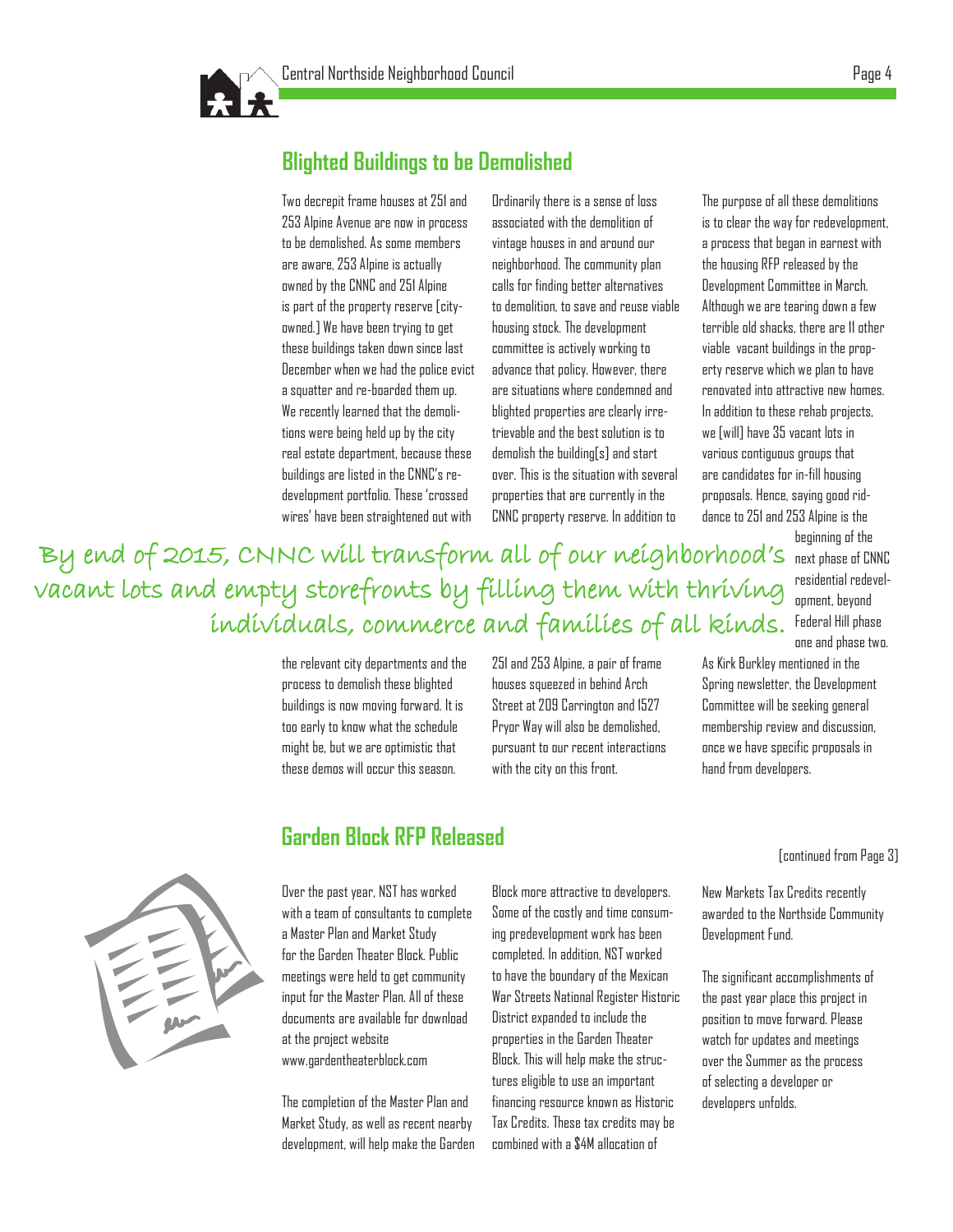

### **Painted Door Project**

Randy Gilson was featured on the Today Show several months ago for his contribution to our neighborhood with what is known as Randyland or as he likes to refer to his home—The Yellow Castle. Several weeks later a representative from Sherwin Williams showed up at his door and offered to supply the paint if he would create another neighborhood art project. There was a call for volunteers to contribute ideas and the Pittsburgh Painted door project was created. The CNNC agreed to support the project that will bring art to the community and highlight vacant lots in the control of the CNNC that could support development. The doors will be a piece of installation art on vacant lots creating an illusion of where a front door would be positioned if a house was there.

For the first season, there will be a pilot project of 12 doors. The first several doors will be painted by the committee; the remaining through cooperation and involvement of the community.

Lots located on Jacksonia and above will be chosen for this project by the end of June and 12 art doors will be installed by November 2012 with additional doors added in subsequent years.

One of the initial doors will be on a lot earmarked as a song bird habitat. Other doors will highlight lots available for building a home. A blog will be created to follow the creation and installation of these doors as well as having instructions as to how to

C N LE

**S U M M E R S T R E E T F E S T I V A L** 

**SUNDAY ~ JULY 18 2009** 

**Contact David McMunn for additional information** 

```
<u>Iark the date!!</u>
```
secure lots for building new homes.

It is the goal of the committee to have temporary art installations to highlight areas where we hope to have permanent homes that will expand and strengthen the fabric of the community.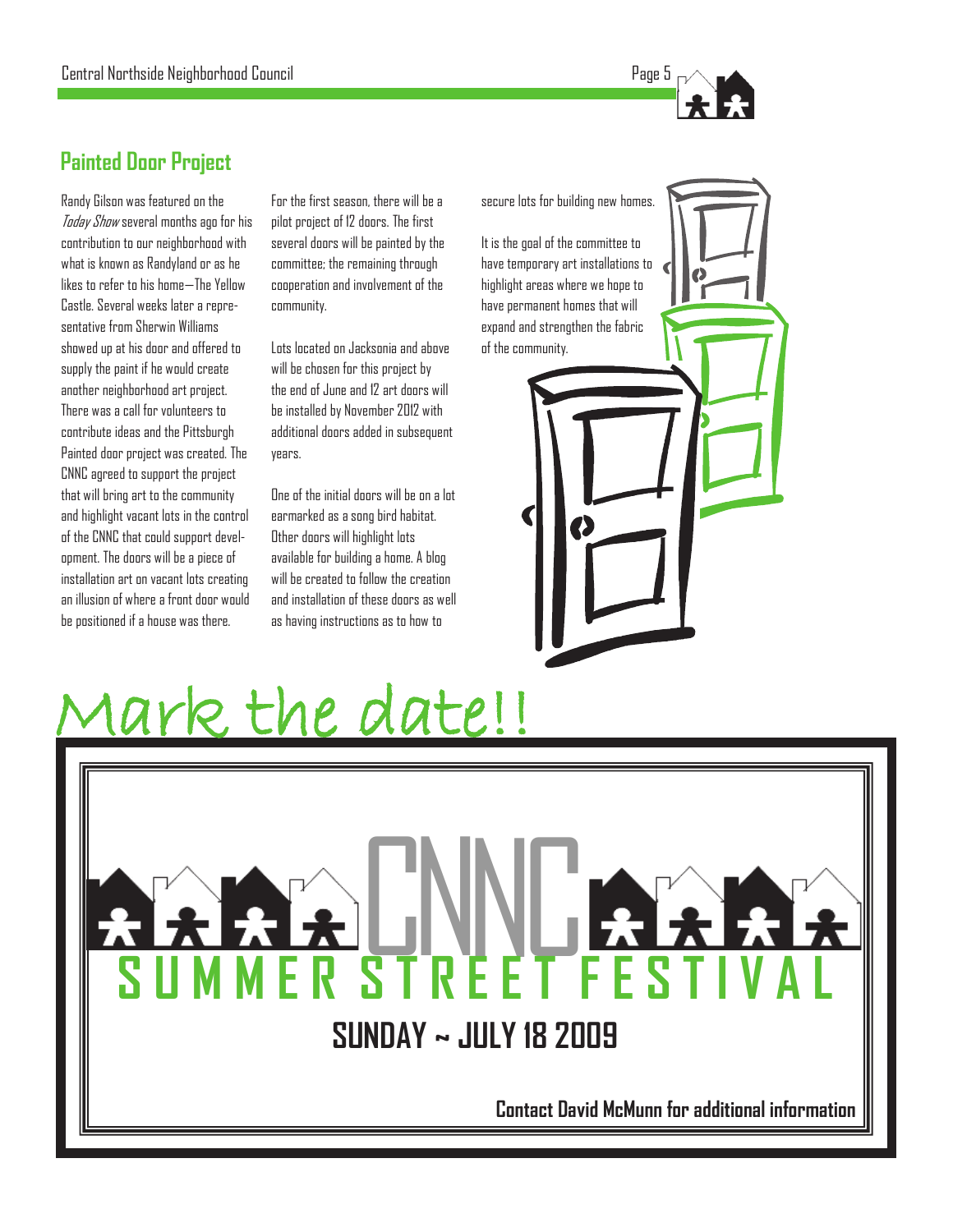

### **Upcoming Events and Announcements**

### **3rd ANNUAL SPIN-A-THON**

- x June 13, 2010 9:00 am to 1:00 pm
- x Monterey Street in front on the YMCA
- 9. June 13, 2010 9:00 am to 1:00 pm<br>
1. Monterey Street in front on the YMCA<br>
1. All proceeds go to Alleghenry YMCA<br>
1. are reasons ble for raising a minimum of<br>
1. Pam Falcona at 412.321.8594 or email at<br>
1. CHILDREN'S **Solution**<br>
I the YMCA<br> **Solution Strong Communities Campaign. Registration is S**<br> **MCA Strong Communities Campaign. Registration is S**<br>
4 or email at pfalcona@ymcapgh.org<br>
<br> **SURGH**<br>
Ak at www.facebook.com/pittsburghkids All proceeds go to Allegheny YMCA Strong Communities Campaign. Registration is \$25 per person and each team is responsible for raising a minimum of \$500. If you are not on a team, but would like to ride, please contact: Pam Falcona at 412.321.8594 or email at pfalcona@ymcapgh.org

### **CHILDREN-S MUSEUM of PITTSBURGH**

- $NEW \sim$  follow us on Facebook at www.facebook.com/pittsburghkids to get the latest updates on Children's Museum and events
- Pittsburgh Yinz Play  $\sim$  now thru June 6, 2010. Celebrate all things Pittsburgh in this interactive exhibit.
- x WEEKLY PROGRAMS ~ check out our weekly offerings such as Clay Classes, Woodworking, Take Apart Classes and Tot Time in the 'Classes for Kids' section of our website www.pittsburghkids.org

### **ADVENTURE OUTDOORS**

- C pistration is \$25 per person and each team<br>
but would like to ride, please contact:<br>
get the latest updates on Children's<br>
sburgh in this interactive exhibit.<br>
sses, Woodworking, Take Apart Classes and Tot<br>
ds.org<br>
a two h . TYKE HIKES have partnered up with Carnegie Museum of Art to provide a two hour program for your little ones. We will take a tour of the galleries, followed by a nature inspired art exploration in the Children's Studio. We will then venture to Flagstaff Hill for a short hike and snacks.
	- x \$20 nonmember/\$15 member/\$10 kids 3 and under/\$1 with Access card
	- Call 412.255.0564 ext 21 to register for this event.

### **2010 MEXICAN WAR STREETS HOUSE and GARDEN TOUR**

- $SUNDAY \sim SEPTEMBER$  19, 2010.
- x To list house please contact Homeowner Liaison, Leslie Ward at 412.596.0181 or ljward51@yahoo.com
- x To volunteer please contact Volunteer Coordinator Cindy Nichols at 412.231.0927 or lostlonelyandviciousbaby@yahoo.com

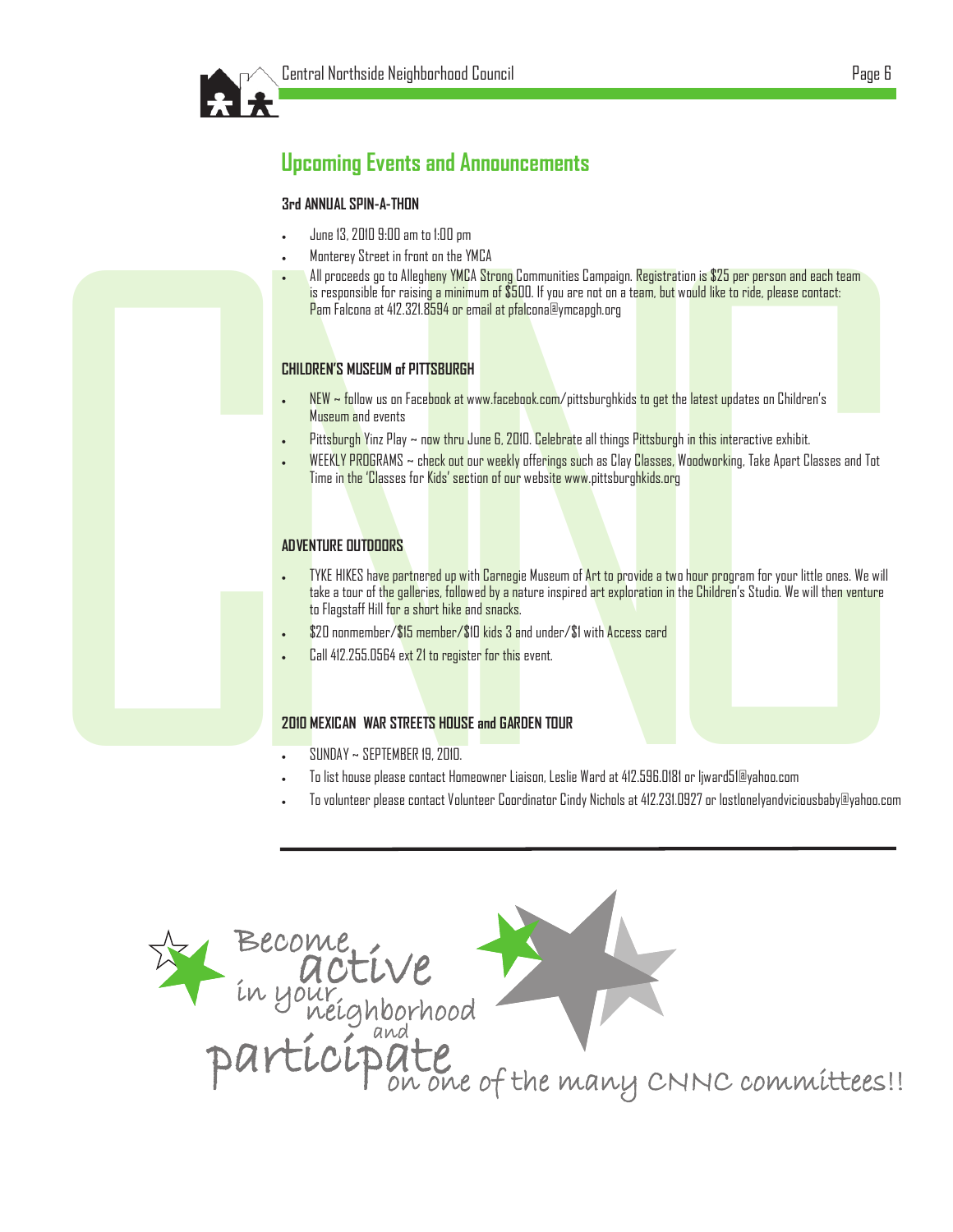# **Central Northside Neighborhood Council**

PO BOX 6255 Pittsburgh PA 15212 [Email] info@cnnc-pgh.org

# **2010 CNNC Membership Registration Form**

| ADDRESS                                           |                                                                                                                  |                                    |                         |                                                           |                      |       |
|---------------------------------------------------|------------------------------------------------------------------------------------------------------------------|------------------------------------|-------------------------|-----------------------------------------------------------|----------------------|-------|
|                                                   |                                                                                                                  |                                    |                         |                                                           |                      |       |
| EMAIL                                             | and the control of the control of the control of the control of the control of the control of the control of the |                                    |                         |                                                           |                      |       |
| SIGNATURE                                         | <u> 1980 - Johann Barn, fransk politik (d. 1980)</u>                                                             |                                    |                         |                                                           |                      |       |
|                                                   |                                                                                                                  |                                    |                         |                                                           |                      |       |
|                                                   | If you do not reside in the Central Northside please list properties you own in the Central Northside.           |                                    |                         |                                                           |                      |       |
|                                                   |                                                                                                                  |                                    |                         |                                                           |                      |       |
|                                                   |                                                                                                                  |                                    |                         |                                                           |                      |       |
|                                                   |                                                                                                                  |                                    |                         |                                                           |                      |       |
|                                                   |                                                                                                                  |                                    |                         |                                                           |                      |       |
|                                                   |                                                                                                                  |                                    |                         |                                                           |                      |       |
|                                                   | I am interested in participating in the following CNNC committees:                                               |                                    |                         |                                                           |                      |       |
| By-laws Committee                                 |                                                                                                                  |                                    |                         | Litter/Beautification Committee                           |                      |       |
|                                                   | <b>Communication Committee</b>                                                                                   |                                    |                         | Membership Committee<br>Planning and Evaluation Committee |                      |       |
| Development Committee<br><b>Finance Committee</b> |                                                                                                                  |                                    | <b>Safety Committee</b> |                                                           |                      |       |
|                                                   | <b>Fundraising Committee</b>                                                                                     |                                    |                         |                                                           |                      |       |
|                                                   |                                                                                                                  |                                    |                         |                                                           |                      |       |
| Enclosed is                                       | \$3                                                                                                              | [Seniors 60+] for my dues for 2010 |                         |                                                           |                      |       |
|                                                   | If your organization/business would like to become a CNNC member, dues are                                       |                                    |                         |                                                           | \$25 Please name the |       |
| delegate for your organization:                   | <u> 1980 - John Stein, Amerikaansk kanton (</u>                                                                  |                                    |                         |                                                           |                      |       |
|                                                   | Enclosed is an additional tax-deductible donation of:                                                            | \$20                               | \$40                    | \$60                                                      | \$80                 | other |
|                                                   | [Office Use Only]                                                                                                |                                    |                         |                                                           |                      |       |

 $M_{\rm 4}$   $\sim$  June 2010 Mail to or drop off at the CNNC office with your dues [Check or Cash.] Make check payable to CNNC